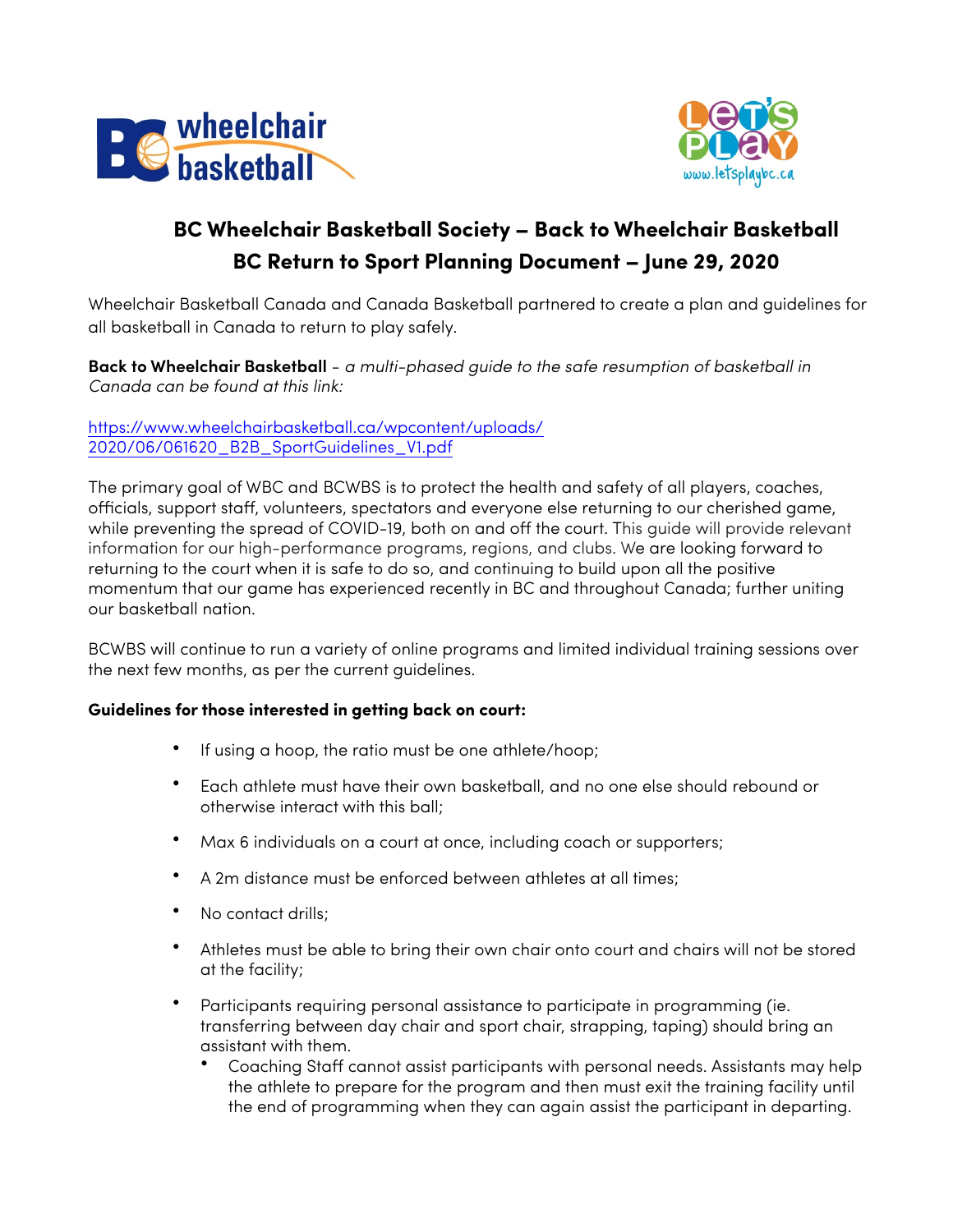- The assistant must be pre-arranged by the participant and communicated to programming staff ahead of their arrival at the program.
- Assistants can only assist their own participant.
- Assistants will be required to follow the same guidelines as participants
- Individuals who cannot provide their own assistant, but do require assistance to participate, should contact Program Staff directly to explore other options;
- Athletes are responsible for all maintenance of their chairs, and for the tools related to maintenance;
- Athletes are responsible to bring their own personal water bottle to the sessions, and should ensure it is filled from home, not at the facility. Refills at the facility will not be permitted, so plan accordingly;
- Antibacterial wipes and hand sanitizer should be on hand at BCWBS sanctioned events. These are to be used for wiping down of hand rims, ball, tires before and after activity. Athletes should bring their own supplies of all sanitizers, antibacterial wipes, and other supplies they may need to ensure this can be done satisfactorily.

## **Notes:**

- Athletes and coaches should all be aware of all policies laid out by the facility they are using. Please follow these policies at all times, even if they are more restrictive than the ones laid out in the BCWBS plan, as each facility has its own characteristics and strategy.
- The expectation is that indoor sports and related facilities will begin to open in Phase 3 of BC's Restart plan. These guidelines can be utilized for outdoor courts as well during Phase 2. [https://www2.gov.bc.ca/gov/content/safety/emergency-preparedness-response-recovery/](https://www2.gov.bc.ca/gov/content/safety/emergency-preparedness-response-recovery/covid-19-provincial-support/bc-restart-plan?utm_campaign=20200526_GCPE_AM_COVID_6__ADW_BCGOV_EN_BC__TEXT) [covid-19-provincial-support/bc-restart-plan?](https://www2.gov.bc.ca/gov/content/safety/emergency-preparedness-response-recovery/covid-19-provincial-support/bc-restart-plan?utm_campaign=20200526_GCPE_AM_COVID_6__ADW_BCGOV_EN_BC__TEXT) [utm\\_campaign=20200526\\_GCPE\\_AM\\_COVID\\_6\\_\\_ADW\\_BCGOV\\_EN\\_BC\\_\\_TEXT](https://www2.gov.bc.ca/gov/content/safety/emergency-preparedness-response-recovery/covid-19-provincial-support/bc-restart-plan?utm_campaign=20200526_GCPE_AM_COVID_6__ADW_BCGOV_EN_BC__TEXT)
- In case of breakout, we will follow guidelines of the Provincial Health Authority. [https://](https://www2.gov.bc.ca/gov/content/health/about-bc-s-health-care-system/partners/health-authorities/regional-health-authorities) [www2.gov.bc.ca/gov/content/health/about-bc-s-health-care-system/partners/health](https://www2.gov.bc.ca/gov/content/health/about-bc-s-health-care-system/partners/health-authorities/regional-health-authorities)[authorities/regional-health-authorities](https://www2.gov.bc.ca/gov/content/health/about-bc-s-health-care-system/partners/health-authorities/regional-health-authorities)
- There are a high number of para-athletes with compromised immune/respiratory systems. Anyone who is at higher risk to COVID-19 are advised to seriously consider engaging in any public activity.
	- o The BC Centre for Disease Control has information on populations with increased risk, please review it here [http://www.bccdc.ca/health-info/diseases-conditions/covid-19/](http://www.bccdc.ca/health-info/diseases-conditions/covid-19/priority-populations) [priority-populations](http://www.bccdc.ca/health-info/diseases-conditions/covid-19/priority-populations)
	- o The BC government has advised minors at increased risk to "not take part in recreational, sporting or camp activities
- As COVID-19 is an ongoing situation, please stay up-to-date on newly released information from BCWBS through our weekly newsletter. To subscribe please email, [bcwbs1@gmail.com](mailto:bcwbs1@gmail.com)